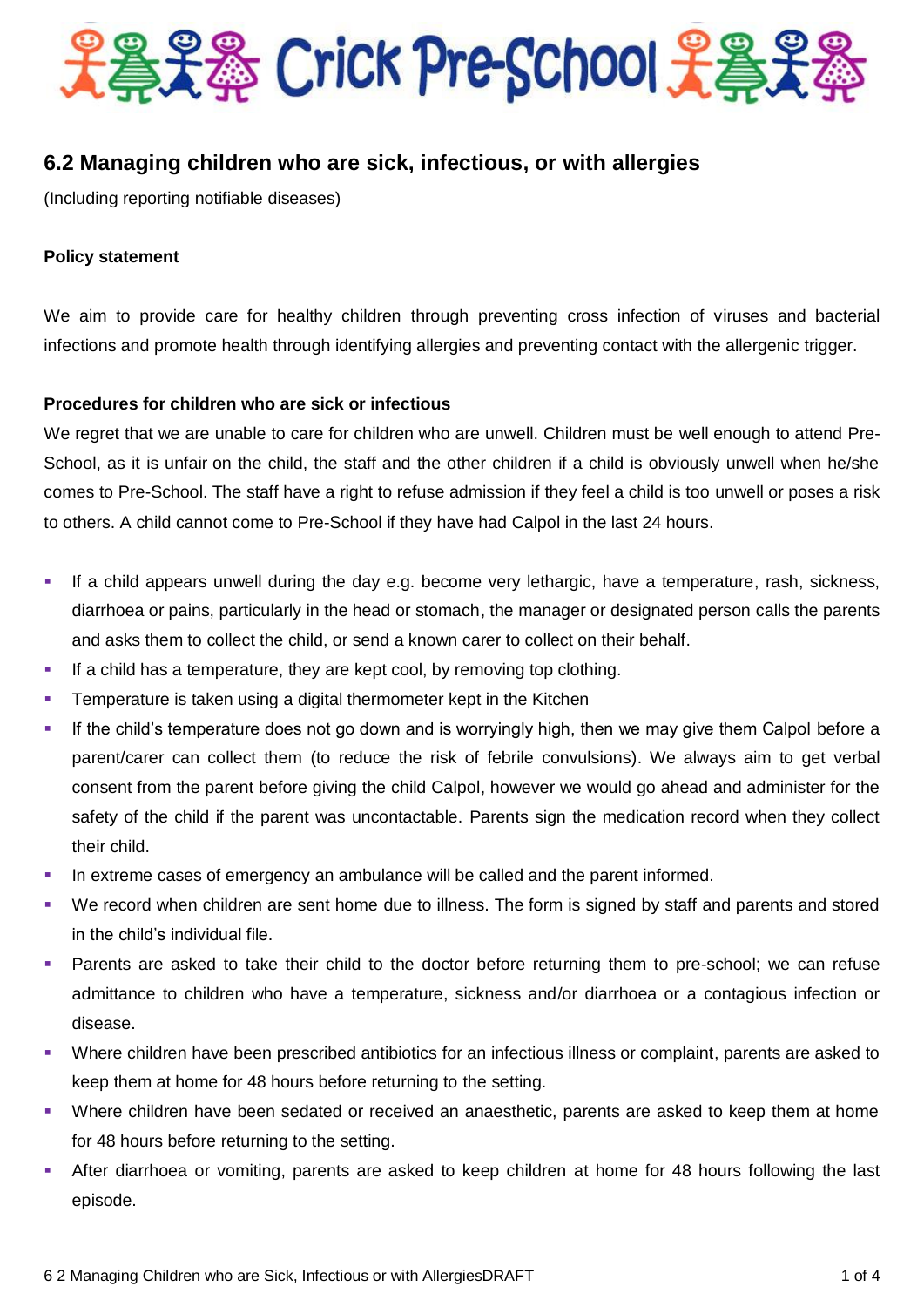

- Some activities, such as sand and water play, and self-serve snacks where there is a risk of crosscontamination may be suspended for the duration of any outbreak.
- The setting has a list of excludable diseases and current exclusion times. The full list is obtainable from [www.hpa.org.uk/webc/HPAwebFile/HPAweb\\_C/1194947358374,](http://www.hpa.org.uk/webc/HPAwebFile/HPAweb_C/1194947358374) and is also displayed in the setting foyer and includes common childhood illnesses such as measles.

#### *Temporary injuries*

We strive to accommodate children with temporary injuries i.e. broken limbs. We liaise closely with parents to ensure we can keep children safe and meet their needs in the setting. Each injury will be assessed on an individual, case by case basis. A risk assessment must be carried out before the children can return to Pre-School.

## *Reporting of 'notifiable diseases'*

 If a child or adult is diagnosed as suffering from a notifiable disease under the Health Protection (Notification) Regulations 2010, the GP will report this to Public Health England. When the setting becomes aware, or is formally informed of the notifiable disease, the manager informs Ofsted (in writing to [cie@ofsted.gov.uk\)](mailto:cie@ofsted.gov.uk) and contacts Public Health England, and acts on any advice given.

## *HIV/AIDS/Hepatitis procedure*

- HIV virus, like other viruses such as Hepatitis A, B and C are spread through body fluids. Hygiene precautions for dealing with body fluids are the same for all children and adults.
- Single use vinyl gloves and aprons are worn when changing children's nappies, pants and clothing that are soiled with blood, urine, faeces or vomit.
- **Protective rubber gloves are used for cleaning/sluicing clothing after changing.**
- Soiled clothing is bagged for parents to collect.
- Spills of blood, urine, faeces or vomit are cleared using mild disinfectant solution; cloths used are disposed of with the clinical waste.
- Tables and other furniture, furnishings or toys affected by blood, urine, faeces or vomit are cleaned using a disinfectant.

#### *Nits and head lice*

- Nits and head lice are not an excludable condition, although in exceptional cases a parent may be asked to keep the child away until the infestation has cleared.
- On identifying cases of head lice, all parents are informed and asked to treat their child and all the family if they are found to have head lice.

## **Procedures for children with allergies**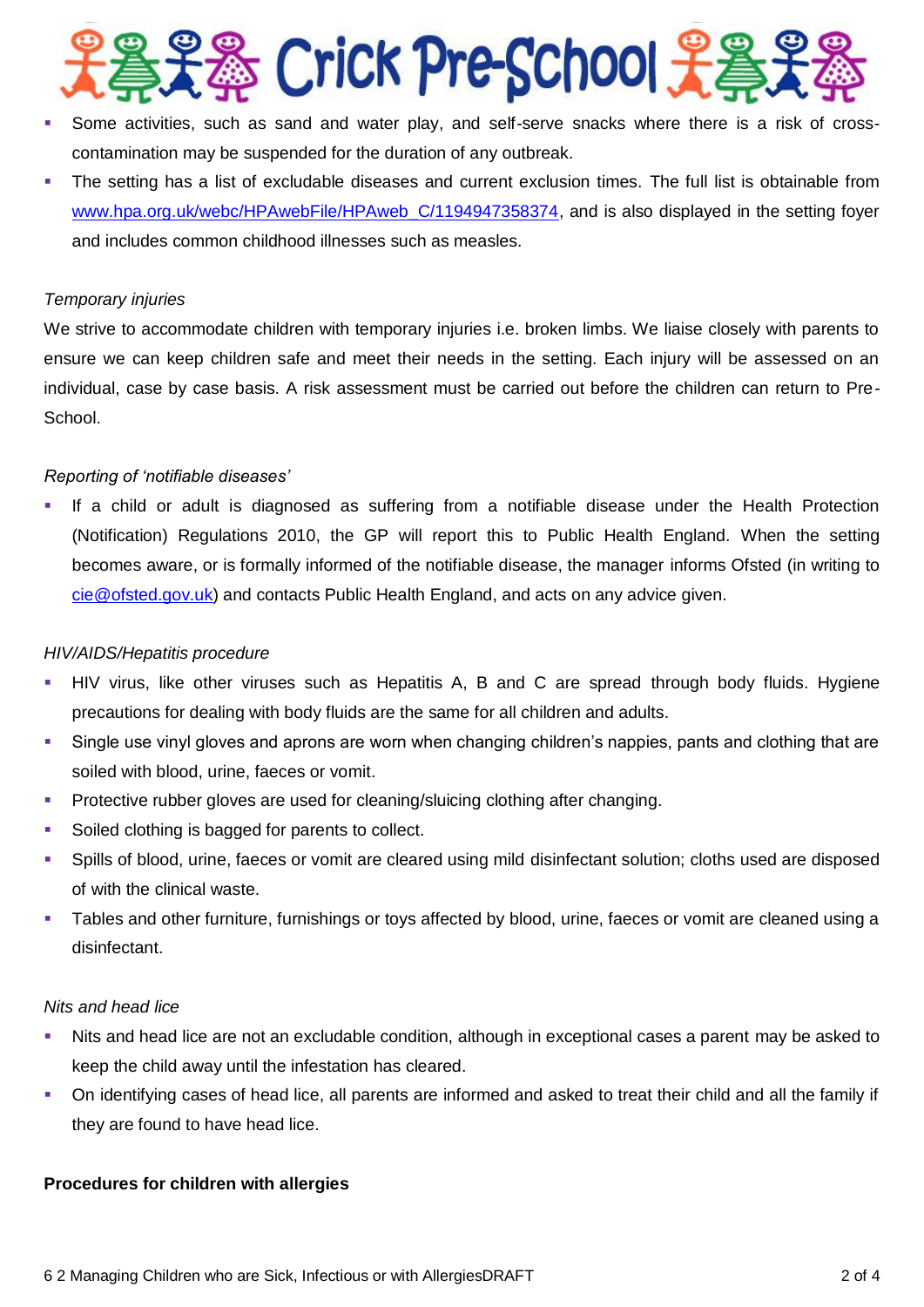

- When children start at the setting we ask their parents if their child suffers from any known allergies. This is recorded on the registration form.
- If a child has an allergy, a risk assessment form is completed to detail the following:
	- **-** The allergen (i.e. the substance, material or living creature the child is allergic to such as nuts, eggs, bee stings, cats etc).
	- **-** The nature of the allergic reactions e.g. anaphylactic shock reaction, including rash, reddening of skin, swelling, breathing problems etc.
	- What to do in case of allergic reactions, any medication used and how it is to be used (e.g. an adrenalin injection e.g. Epipen or Jext).
	- **-** Control measures such as how the child can be prevented from contact with the allergen.
	- **-** Review measures.
- This risk assessment form is kept in the child's personal file and a copy is displayed where staff can see it.
- A health care plan will also be completed.
- A professional would train staff in how to administer special medication in the event of an allergic reaction.
- Generally, no nuts or nut products are used within the setting.
- Parents and visitors to the setting are made aware of the above so that no nut or nut products are accidentally brought in, for example to a party.
- Children, and visitors to the setting wash their hands on arrival.

## *Insurance requirements for children with allergies and disabilities*

- If necessary, our insurance will automatically include children with any disability or allergy but certain procedures must be strictly adhered to as set out below. For children suffering life threatening conditions, or requiring invasive treatments; written confirmation from our insurance provider must be obtained to extend the insurance.
- **At all times the administration of medication must be compliant with the Safeguarding and Welfare Requirements of the Early Years Foundation Stage.**
- Oral medication
	- $\circ$  Asthma inhalers are now regarded as 'oral medication' by insurers and so documents do not need to be forwarded to our insurance provider. Oral medications must be prescribed by a GP or have manufacturer's instructions clearly written on them.
	- o We must be provided with clear written instructions on how to administer such medication.
	- $\circ$  All risk assessment procedures need to be adhered to for the correct storage and administration of the medication.
	- o The Pre-School must have the parents or guardians prior written consent. This consent must be kept on file. It is not necessary to forward copy documents to our insurance provider.
- Life saving medication & invasive treatments

Adrenaline injections (Epipens) for anaphylactic shock reactions (caused by allergies to nuts, eggs etc) or invasive treatments such as rectal administration of Diazepam (for epilepsy).

o We must have: